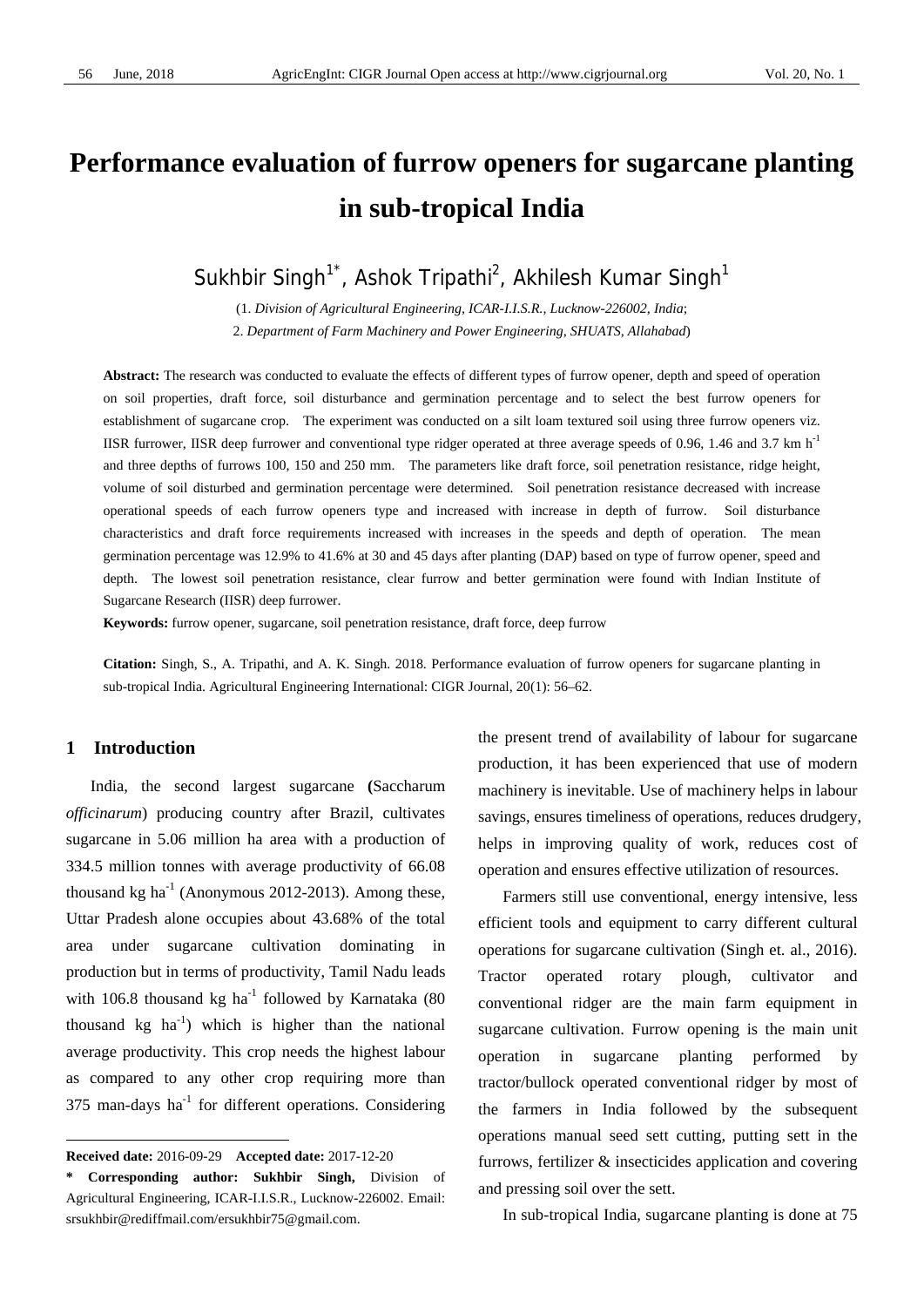and 90 cm row to row spacing during spring (February-March) and autumn (October-November) season, respectively. Different methods of sugarcane planting are being used viz. flat planting, trench planting, ring pit method, skip furrow irrigated method etc. A deep furrow/trench is recommended for sugarcane planting for higher yield and better ratooning. Hence, two type of furrow opener (deep furrow opener and furrower) was developed at Indian Institute of Sugarcane Research, Lucknow for opening the deep furrows/trench for planting sugarcane in furrows.

Furrow opener is an important component as far as sugarcane planter is concerned that influenced the germination and crop stand of sugarcane. Common type of furrow openers used in sugarcane planters are ridger type, slit type and disc type. Furrow characteristics influence the germination and emergence of crop under different soil conditions. Therefore, designing the furrow opener needs many factors that affect the performance of furrow openers. Plant emergence and crop yield can be affected indirectly by the performance characteristics of furrow openers and quality of operation. Some of these characteristics are the compaction in the furrow, planting depth, draft power and operational speeds. Increases in the depth of furrow openers increase the draft force and affect the recovering of soil in the furrows. Salata et al. (1986) found that the opener type affected soil strength and root growth of sugarcane in sandy soils. A scarifying furrow opener resulted in 25% less soil strength below the furrow compared with a Roseti and conventional furrow opener. The extent of soil disturbance is affected by many factors, such as the travel speed, working depth, and geometry of the opener (Gratton and Chen, 2003). Soil penetration resistance (SPR) has been used by several researchers to quantify the soil quality and to identify the layers with increased degree of compaction (Moraes et al., 2013).

Performance evaluations of various types of furrow openers have been studied by several researchers. The results showed that the characteristics of furrow openers have affected soil parameters, the draft force, seed distribution, plant emergence and plant growth (Chaudhuri, 2001). Giron et al. (2005) evaluated the effect of soil compaction and water content on resulting force acting on three seed drill furrow openers. The greater were the bulk density and water content of soil, greater was the draft force measured in three furrow openers. Doan et al. (2005) evaluated the effect of residue type on the performance of no-till seeder openers. However, no much work on performance of furrow openers for sugarcane planting has been reported.

The performance of the furrow openers for sugarcane planting concerned the quality of planting and furrow characteristics. Draft force is also an important performance indicator of an opener and any other soil engaging tools (Collins and Fowler, 1996; McKyes, 1985). Compactions of soil at planting depth, loose soil retained in the furrow, ridge height were considered as measure of quality of planting. The draft force, operational speed and depth of operation affect the performance of furrow openers and furrow characteristics. These parameters have a great concern for providing proper environment for establishment of sugarcane crop. The objective of this study was to evaluate the relationship between different furrow opener and soil parameters, draft force, germination in respect of operational speed and depth of operations. This study aimed to determine the most proper combination of furrow opener, depth and operational speeds to be recommended to manufacturers and growers.

# **2 Material and methods**

Field experiment was conducted at ICAR-Indian Institute of Sugarcane Research, Lucknow to evaluate the performance of three different type of furrow openers used for furrow opening for sugarcane planting. The experimental design was split-split plot design with three replications viz. furrow openers (three types-IISR furrower, IISR deep furrower and conventional ridger), operational speed (0.96, 1.46 and 3.7 km  $h^{-1}$ ) and depth of operation (100, 150 and 250 mm). The size of the experimental plot was 6×2.25 m. The variety of sugarcane used in the experiment was CoLk 09202 planted at 75 cm row spacing on February, 2016. After furrow opening, manual planting of sugarcane was done by putting the setts in the furrows. All other inputs such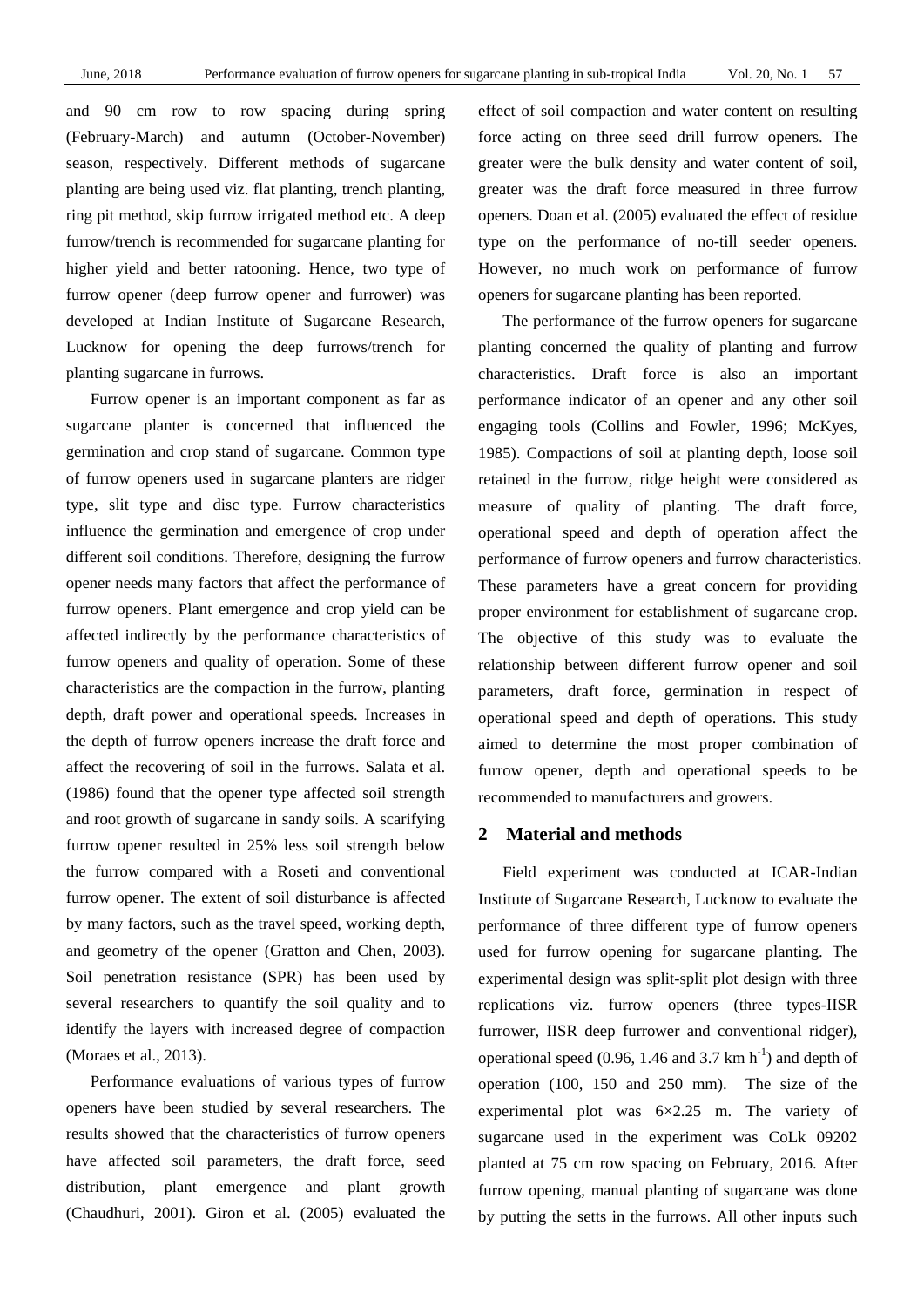as fertilizer and insecticide application etc. remain the same in all the plots. The details of the furrow openers used in the experiment are given in Table 1.

# **Table 1 Technical details of furrow openers used in the experiment**

|                                                   | Type of furrower/ridger |                              |                         |  |  |
|---------------------------------------------------|-------------------------|------------------------------|-------------------------|--|--|
| Parameters                                        | <b>IISR</b> furrower    | <b>IISR</b> deep<br>furrower | Conventional<br>ridger  |  |  |
| Overall dimensions,<br>$L \times W \times H$ , mm | $950\times460\times750$ | $1250\times560\times660$     | 850×520×490             |  |  |
| No. of bottom                                     | 3                       | 3                            | 3                       |  |  |
| Size of shank, $L \times W \times T$ , mm         | $720\times100\times20$  | $600 \times 200 \times 10$   | $430\times 60\times 20$ |  |  |
| Rake angle, $(°)$                                 | 45                      | 73                           | 30                      |  |  |
| Width of tip of share, cm                         | 8.5                     | 2.5                          | 7.5                     |  |  |
| Weight, kg                                        | 27.5                    | 44                           | 24                      |  |  |

Furrow openers used in the experiments are shown in Figure 1. The IISR furrower and IISR deep furrower was designed at ICAR-Indian Institute of Sugarcane Research, Lucknow and conventional ridger used was commercially available. The soil in the experimental plots was silty loam in texture (sand 30%, silt 46% and clay 24%). The soil samples taken from furrow depth were used for determination of soil moisture content and bulk density. A cylindrical core sample was used for taking core samples for bulk density measurement. These samples were then dried at  $105^\circ$  C to determined dry bulk density and moisture content. Soil penetration resistance was measured with hand held electronic cone penetrometer CP40 II. Cone penetrometer was used to record the reading from the bottom of furrow in all the treatments. Draft force was measured with the spring dynamometer attached between to the front of the tractor on which the implement was mounted. Another auxiliary tractor was used to pull the implement mounted tractor with the latter tractor in neutral gear but the implement in the operating position. The draft was recorded in the measured distance. Again, on the same field, implement was lifted out of the ground and recorded the draft. The difference of the both reading was the draft force of the implement. Furrow openers were operated through the soil at three depths and three different operational speeds and data was recorded from the dynamometer. The ridge heights were determined by measuring the top ridge to the ground level in all the treatments. Soil disturbed by the furrow opener per meter length was collected and weigh. Results of the split-split plot design were analyzed.



Figure 1 Furrow openers used in the experiment

# **3 Results and discussion**

The relationship between the three- furrow opener, speed of operation and depth of operation compared in term of soil parameters, soil disturbed, draft force, specific draft, ridge height and % germination of sugarcane crop is discussed in this chapter. The average soil moisture content and bulk density was 16.9% with 1.34 g  $\text{cm}^{-3}$  at 0-250 mm depth. Table 2 and 3 indicated the two-way variance and mean values of different parameters as affected by furrow openers, operating speed and furrow depth.

# **3.1 Effect of furrow openers on soil penetration resistance**

According to Table 3, there was significant effect of furrow openers, speed and depth of furrow on soil penetration resistance. Both IISR furrower and conventional ridger showed the soil penetration resistance at par and it was 678.15 kPa with IISR deep furrower which is significantly lower than other two furrow openers. The soil penetration resistance decreased with increasing operational speeds. The soil penetration resistance decreases significantly with increase in operating speed and it was lowest (658.15 kPa) at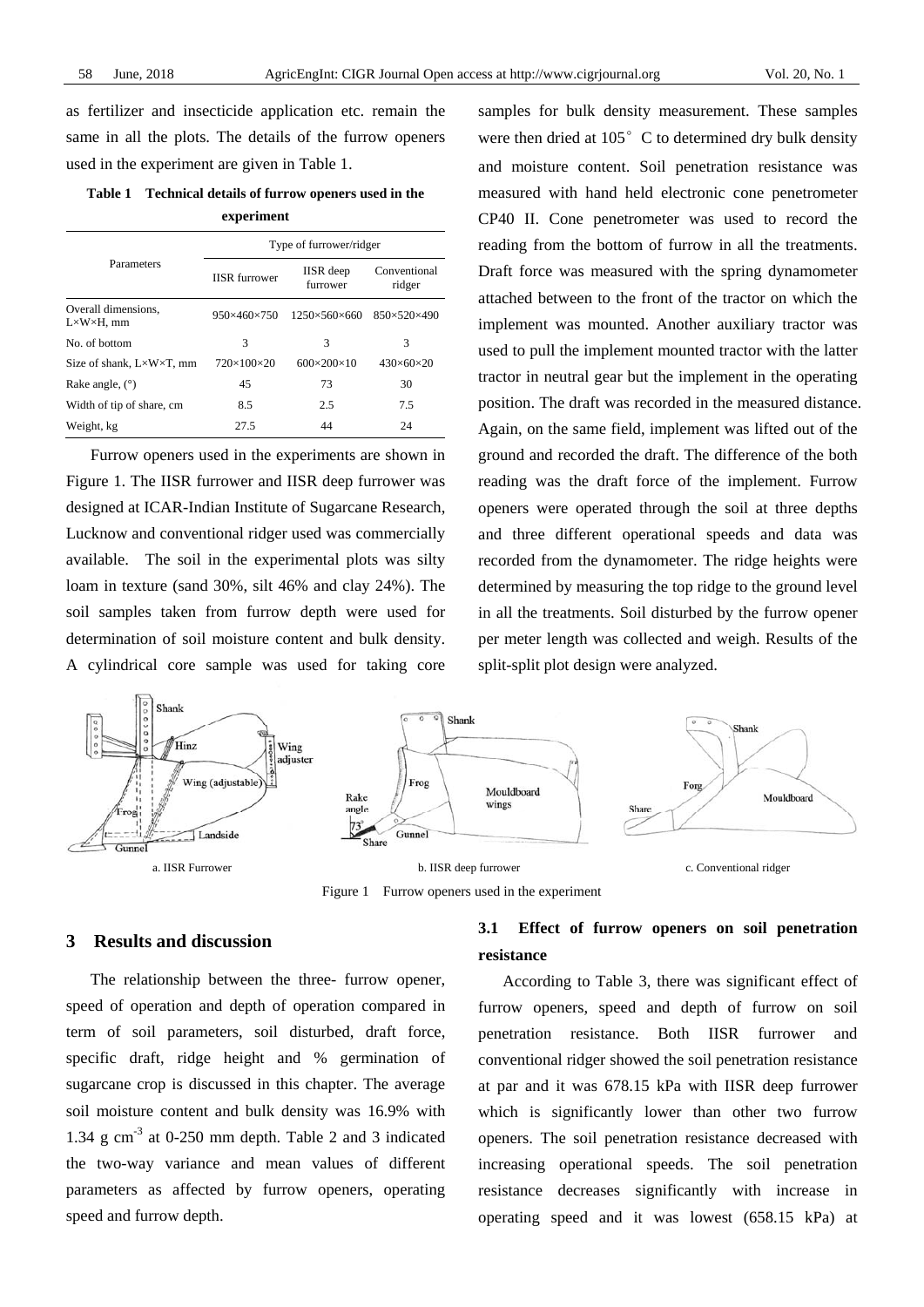$3.7 \text{ km h}^{-1}$ . The depth of furrow also affects the soil penetration resistance significantly and it increases with increase in depth of furrows. However, up to 100- 150 mm depth, the soil penetration resistance was observed less as compared to 250 mm depth. This may be due to the fact that normal ploughing in the soil takes places up to depth of 150-200 mm after that there is a

hard pan which increases the compaction of soil. The IISR deep furrow openers have minimum soil penetration resistance at all depths followed by IISR furrower and conventional ridger. In this research, the effect of operational speeds on the soil penetration resistance was in accordance with Altuntas et al. (2006).

| <b>Table 2</b> |  |  | Two ways analysis of variance for different parameters |
|----------------|--|--|--------------------------------------------------------|
|----------------|--|--|--------------------------------------------------------|

| Source of variation | Soil Penetration<br>resistance, kPa | Ridge height,      | Soil disturbed.<br>$kg \, \text{m}^{-1}$ length | Draft force,<br>kN | Specific draft,<br>$N$ mm <sup>-2</sup> | Germination %        |                     |
|---------------------|-------------------------------------|--------------------|-------------------------------------------------|--------------------|-----------------------------------------|----------------------|---------------------|
|                     |                                     | mm                 |                                                 |                    |                                         | After 30 DAP         | After 45 DAP        |
| <b>F-value</b>      |                                     |                    |                                                 |                    |                                         |                      |                     |
| Furrow opener (F)   | $63.18*$                            | $85.36^{*}$        | 1453.3**                                        | 16.67              | 127.75*                                 | $11.71$ <sup>*</sup> | $35.06*$            |
| Operating Speed (S) | 426.98**                            | 53.13**            | 65.97**                                         | $44.27***$         | 83.52**                                 | $3.47^{NS}$          | $0.05^{NS}$         |
| Depth of furrow (D) | 2884.98**                           | 343.48**           | 449.25**                                        | $64.02$ **         | 432.83**                                | $40.07***$           | $17.75***$          |
| $F * S$             | $5.36*$                             | $0.177^{NS}$       | $0.49^{NS}$                                     | $0.36^{NS}$        | $17.87**$                               | 1.64 <sup>NS</sup>   | $2.60^{NS}$         |
| $F \ast D$          | $7.53*$                             | $5.18^{\degree}$   | $42.24***$                                      | $0.31^{NS}$        | $24.13***$                              | $2.67*$              | $1.87^{NS}$         |
| $S * D$             | $8.02***$                           | $3.10^{*}$         | 0.73 <sup>NS</sup>                              | $0.54^{NS}$        | $17.32***$                              | $0.66^{NS}$          | $4.44$ <sup>*</sup> |
| $F * S * D$         | 0.53 <sup>NS</sup>                  | 0.80 <sup>NS</sup> | $0.52^{NS}$<br><b>Service</b>                   | $0.12^{NS}$        | $3.03^*$                                | $2.72*$              | 1.05 <sup>NS</sup>  |

Note:  $*$ Significant at 5% (level of significance), p-Value<0.05-Significant at 5%,  $*$ <sup>+</sup>p-Value <0.01- Significant at 1%, NS-Non Significant.

| Table 3 Mean values of parameters as affected by furrow openers, operating speed and furrow depth |  |
|---------------------------------------------------------------------------------------------------|--|
|                                                                                                   |  |

| Source of variation       | Soil Penetration<br>resistance, kPa<br>mm | Ridge height,      | Soil disturbed.<br>$kg \, \text{m}^{-1}$ length | Draft force,<br>kN | Specific draft,<br>$N$ mm <sup>-2</sup> | Germination %      |                 |
|---------------------------|-------------------------------------------|--------------------|-------------------------------------------------|--------------------|-----------------------------------------|--------------------|-----------------|
|                           |                                           |                    |                                                 |                    |                                         | After 30 DAP       | After 45 DAP    |
|                           |                                           |                    | <b>Furrow openers</b>                           |                    |                                         |                    |                 |
| <b>IISR</b> furrower      | $758.15^{a*}$                             | $103.7^{b}$        | 44.91 <sup>b</sup>                              | $6.04^{b}$         | 0.09 <sup>a</sup>                       | $15.33^{b}$        | $35.48^{b}$     |
| <b>IISR</b> deep furrower | $678.15^{b}$                              | $117.3^a$          | $55.59^{a}$                                     | $6.99^{a}$         | 0.06 <sup>b</sup>                       | $18.54^{a}$        | $38.99^{\rm a}$ |
| Conventional ridger       | 784.81 <sup>a</sup>                       | $85.0^\circ$       | $27.50^{\circ}$                                 | $6.22^{b}$         | 0.09 <sup>a</sup>                       | 14.92 <sup>b</sup> | $32.17^{\circ}$ |
| SEd $\pm$                 | 9.83                                      | 0.25               | 0.53                                            | 0.18               | 0.0                                     | 0.82               | 0.81            |
| $C.D (P=0.05)$            | 27.28                                     | 0.69               | 1.46                                            | 0.49               | 0.01                                    | 2.27               | 2.26            |
|                           |                                           |                    | Operating Speed, km h <sup>-1</sup>             |                    |                                         |                    |                 |
| 0.96                      | 827.04 <sup>a</sup>                       | 118.1 <sup>a</sup> | $39.88^\circ$                                   | $5.92^\circ$       | 0.07 <sup>b</sup>                       | 15.89              | 35.59           |
| 1.46                      | $735.93^b$                                | $102.0^{b}$        | $42.96^{b}$                                     | 6.40 <sup>b</sup>  | $0.07^{\rm b}$                          | 16.87              | 35.41           |
| 3.7                       | $658.15^{\circ}$                          | 86.0 <sup>c</sup>  | $45.16^a$                                       | 6.92 <sup>a</sup>  | 0.09 <sup>a</sup>                       | 16.03              | 35.64           |
| SEd $\pm$                 | 5.79                                      | 0.31               | 0.46                                            | 0.11               | 0.0                                     | 0.40               | 0.70            |
| $C.D.(P=0.05)$            | 12.61                                     | 0.68               | 1.01                                            | 0.23               | 0.001                                   | <b>NS</b>          | <b>NS</b>       |
| Depth of furrow, mm       |                                           |                    |                                                 |                    |                                         |                    |                 |
| 100                       | $545.93^{\circ}$                          | 71.6 <sup>c</sup>  | $32.10^{\circ}$                                 | $5.89^\circ$       | 0.10 <sup>a</sup>                       | $13.67^b$          | $33.56^{\circ}$ |
| 150                       | $628.15^{b}$                              | $101.3^{b}$        | 42.27 <sup>b</sup>                              | $6.52^{b}$         | 0.07 <sup>b</sup>                       | $17.72^{\rm a}$    | $35.71^{\rm b}$ |
| 250                       | $1047.04^a$                               | $133.2^a$          | $53.63^{\circ}$                                 | $6.84^{a}$         | 0.06 <sup>c</sup>                       | $17.40^a$          | $37.36^a$       |
| $SEd\pm$                  | 7.08                                      | 0.24               | 0.72                                            | 0.09               | 0.00                                    | 0.50               | 0.64            |
| $C.D.(P=0.05)$            | 14.35                                     | 0.48               | 1.46                                            | 0.17               | 0.001                                   | 1.02               | 1.30            |

Note: \*The main effect means for Furrow openers, Speeds and Depths within a column do not differ significantly  $(P=0.05)$  if followed by a similar lower-case letter a, b and c; NS=non-significant.

# **3.2 Effect of furrow openers on ridge height**

There was significant effect of furrow opener (*P*<0.05), speed of operation and depth of furrows on ridge height. IISR deep furrower had the 117.3 mm ridge height which is significantly superior followed by IISR furrower and conventional ridger. The operating speed had also the significant effect on the ridge height. Ridge height decrease significantly with increase in operating speed of openers and it was 118.1 mm at 0.96 km  $h^{-1}$ which is maximum and the lowest 86 mm was observed at speed 3.7 km  $h^{-1}$  (Table 3). The ridge height also affected significantly by depth of furrow. Lower the depth of furrow, lower was the height of ridge and higher the depth of operation, higher the ridge height was found.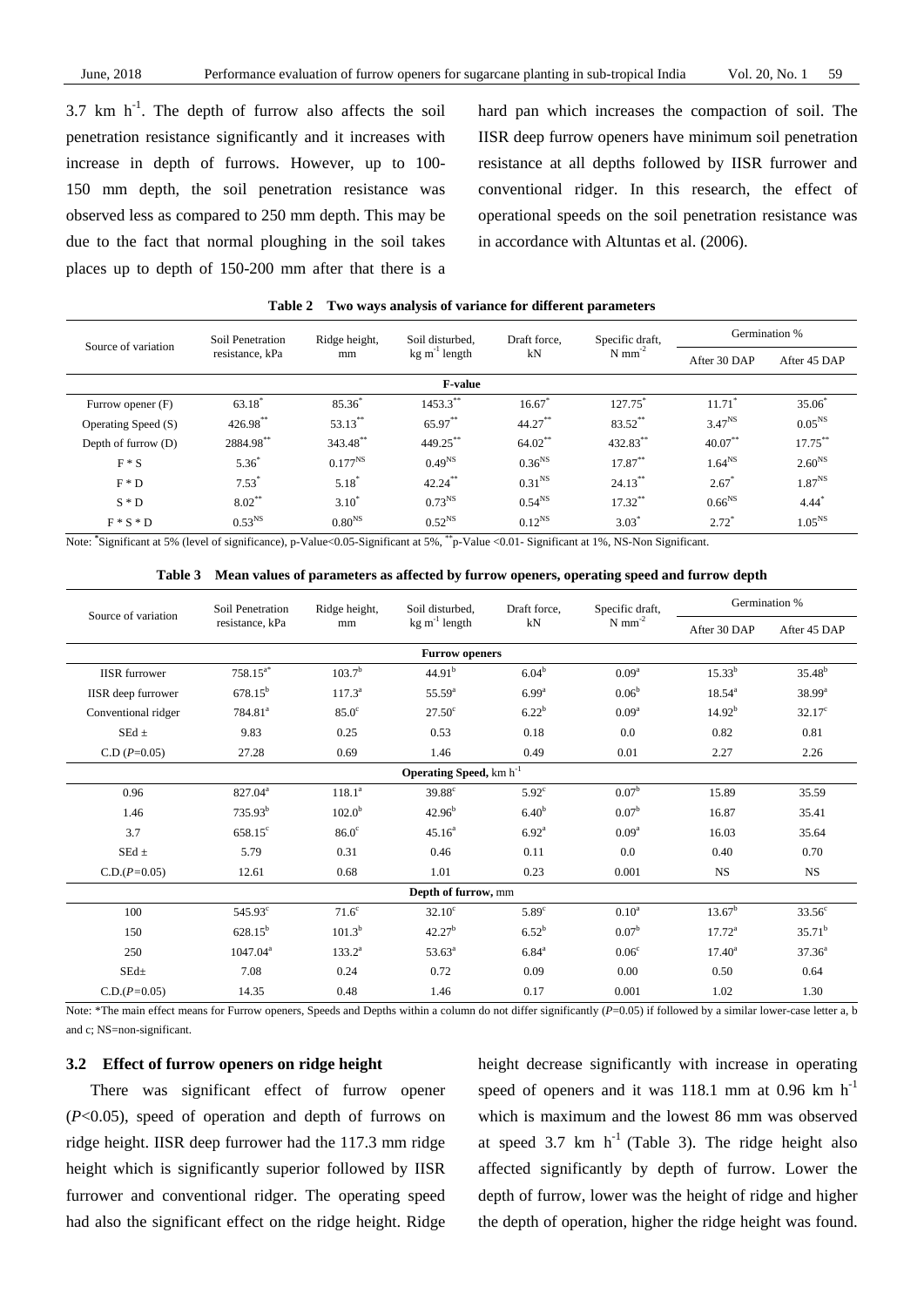The maximum ridge height was observed with IISR deep furrow opener when it was operated maximum depth and at lower speeds. This may be due to more effective width and more depth of penetration of IISR deep furrow opener. The recovering of soil in the furrows was observed at higher speeds and at increased depth. Chaudhari (2001) also reported that the increases in depth with the furrow opener affected the recovering of soil in the furrow. However clear furrows at higher depths and at lower speeds was obtained in IISR deep furrower followed by IISR furrower and conventional ridger.



a. IISR Furrower



b. IISR deep furrower



c. Conventional ridger Figure 2 Ridge and furrow formed by the furrow openers

#### **3.3 Effect of furrow openers on draft force**

The results of study from Table1 indicated that the draft force of furrow openers was significantly influenced by the size of furrow opener (*P*<0.05), operating speed and depth (*P*<0.01). As Chaudhuri, 2001 concluded based on the review of various seed openers, greater working depth results in higher draft force. Collins and Fowler, 1996 stated that for a 10 mm increase in seeding depth, the draft force increases by 20%. The comparison of three openers showed that IISR deep furrower had much draft force (6.99 kN). The highest draft force was obtained at 3.7 km  $h^{-1}$  speed of operation and at 250 mm working depth. This may be due to its greater rake angle and width than the other furrow openers. This is in accordance with the existing soil cutting theory that a tool with a wider cutting width requires higher draft force (McKyes, 1985). Darmora and Pandey (1995) also found that draft force is related to opener width, based on the test results of seven different openers. Many other researchers such as Sharma and Srivastava (1984), Giron et al. (2005), Altuntas et al. (2006) have studied the effect of some furrow openers design factors. They mostly agreed that greater the rake angle, speed of operation and width of furrow opener, greater is the draft force required. In this research, the effect of operational speeds on the draft force was in accordance with Sharma and Srivastava (1984), Altuntas et al. (2006). Hasimu and Chen (2014) also found that force requirements increased with the working depth of opener.

### **3.4 Effect of furrow openers on specific draft**

Table 2 indicates that there was significant effect of furrow openers  $(P<0.05)$ , speed and depth of furrow (*P*<0.01) on specific draft. Table 3 indicates that the specific draft of IISR furrower and conventional ridger was observed at par and it was having significant difference with IISR deep furrower. A decreasing response in specific draft was observed with an increase in depth of furrow whereas specific draft increases with increase in speed of operation. But the specific draft exhibited greater influence from depth of furrow than speed of operation in almost all the furrow openers. At 250 mm depth with all furrow openers, the specific draft was observed minimum as compared to other furrow openers. Among the furrow openers, IISR deep furrower was having lowest specific draft of  $0.06$  N mm<sup>-2</sup> followed by conventional ridger and IISR furrower. This may be due to difference in size of the furrow openers and more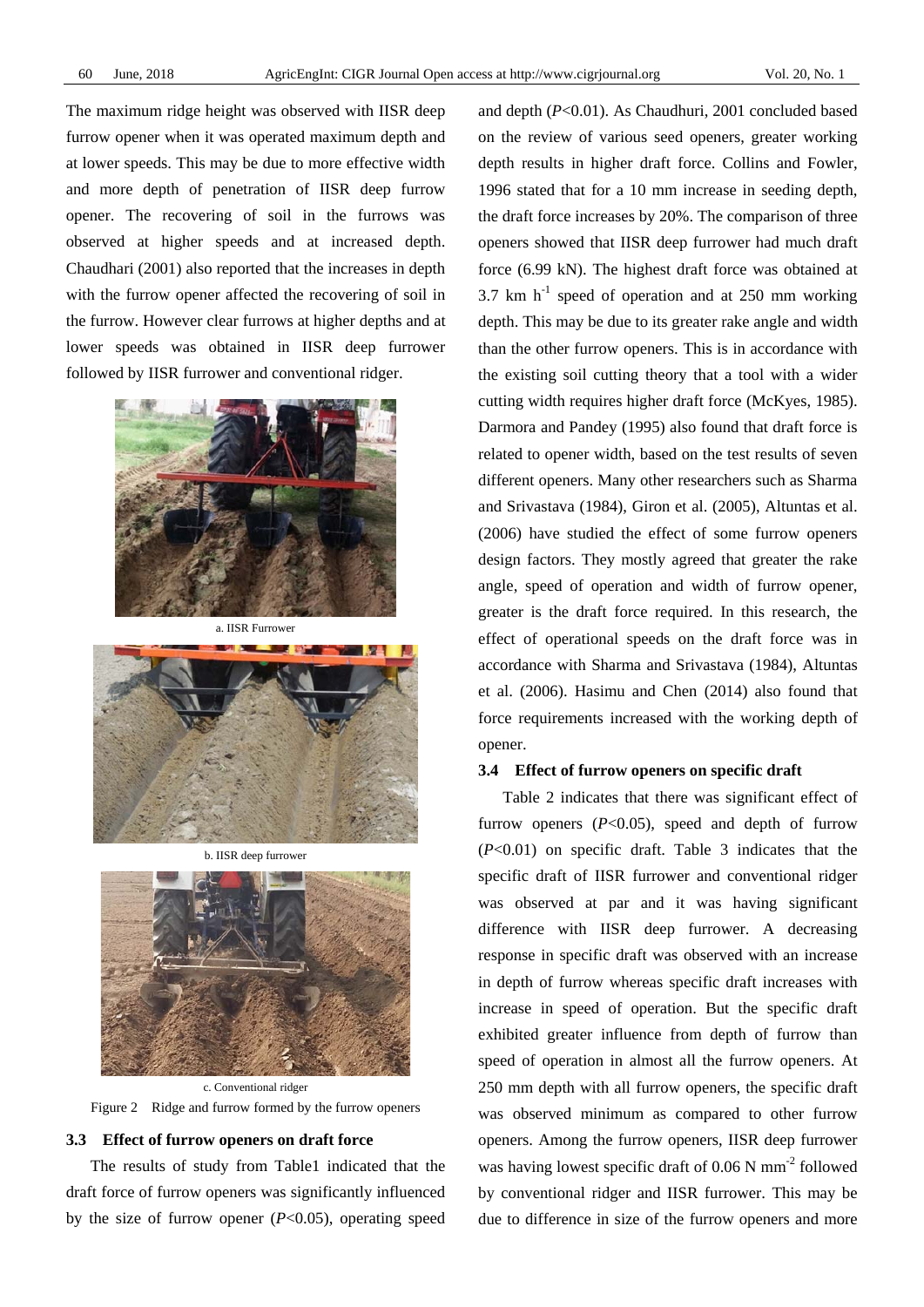furrows cross sectional area in IISR deep furrower than other furrow openers.

## **3.5 Effect of furrow openers on soil disturbed**

Table 1 indicated that the furrow opener, speed and depth of furrow had significant effect (*P<0.01*) on soil disturbed per meter length of furrow. The soil disturbed was significantly differing with type of furrow openers. IISR deep furrower disturbed the maximum 55.59 kg of soil per meter length of furrow followed by 44.91 kg and 27.50 kg with IISR furrower and conventional ridger, respectively (Table 3). The weight of soil disturbed was found maximum at 3.7 km  $h^{-1}$  and 250 mm depth with IISR deep furrower followed by IISR furrower and conventional ridger. The weight of soil disturbed increased significantly with increase in depth of operation and speed of operation. Minimum soil disturbed was found at lower depth and at lower speed of operation and it is with conventional ridger. The present research results obtained were in accordance with Hasimu and Chen (2014) according to them soil disturbance characteristics increased with the working depth of opener.

# **3.6 Effect of furrow openers on germination**

The statistical analysis indicated that the furrow openers (*P*<0.05) and depth of furrow (*P*<0.01) had significant effect on sugarcane germination at 30 and 45 DAP while operating speed had non-significant effect in both cases (Table 2). Among the furrow openers, IISR deep furrower showed the significantly higher germination percentage i.e. 18.54 % and 38.99 % after 30 and 45 DAP followed by IISR furrower and conventional ridger (Table 3). Many other researchers such as Kushwana and Foster (1993), Doan et al. (2005), Altuntas et al. (2006) studied the effect of furrow opener on seed emergence but one general conclusion is that the effect of furrow openers on plant emergence differs greatly. The germination percentage was 11.8% to 22.4 % after 30 days and it was 28.8% to 45.8% after 45 days of planting with different openers, depths and speeds. The germination was observed higher at higher depths. In case of IISR deep furrower at 250 mm depth, mean germination was 41.6% which was higher than the IISR furrower and conventional ridger, respectively. This may be due the fact that more moisture available at higher

depths which helps in better germination. At all depths, germination with IISR deep furrower was higher and this might be due to its technically sound design which provide favourable environment for growth of the setts of sugarcane.

# **4 Conclusions**

It was concluded for this study that the soil penetration resistance decreased with increasing operational speeds of each furrow openers type and depth of operation. The lowest soil penetration resistance at 100 mm was observed with IISR deep furrower. Soil disturbed and draft force requirements increased with the operational speeds and depth of operation. The draft force requirement was higher with IISR deep furrower where as specific draft was lowest than other furrow openers. The germination percentage was observed highest in IISR deep furrower. The performance of conventional ridger was found the lowest among all furrow openers. The management of soil by suitable scientifically designed furrow opener achieves a favourable environment for the germination and growth of sugarcane. Based on this study, IISR deep furrow openers found most efficient for sugarcane planting at average speed of  $1.46 \text{ km h}^{-1}$  and about 250 mm depth of operation.

# **References**

- Altuntas E., E. Ozgoz, O. F. Taser, and O. Tekelioglu. 2006. Assessment of different types furrow openers using a full automatic planter. *Asian Journal of Plant Science,* 5(3): 537–542.
- Anonymous. 2012-2013. Sugarcane and sugar production in India. Available at http://www.iisr.nic.in/services-facilities/ statnew.htm. Accessed 29 September 2015.
- Chaudhari, D. 2001. Performance evaluation of various types of furrow openers on seed drills- a review. *Journal of Agricultural Engineering Research,* 79(2): 125–137.
- Collins, B. A., D. B. Fowler. 1996. Effect of soil characteristics, seeding depth, operating speed and opener design on draft force during direct seeding. *Soil & Tillage Research,* 39(3–4): 199–211.
- Darmora, D. P. and K. P. Pandey. 1995. Evaluation of performance of furrow openers of combined seed and fertiliser drills. *Soil & Tillage Research,* 34(2): 127–139.
- Doan, V., Y. Chen, and B. Irvine. 2005a. Effect of oat stubble height on the performance of no-till seeder openers. *Canadian*